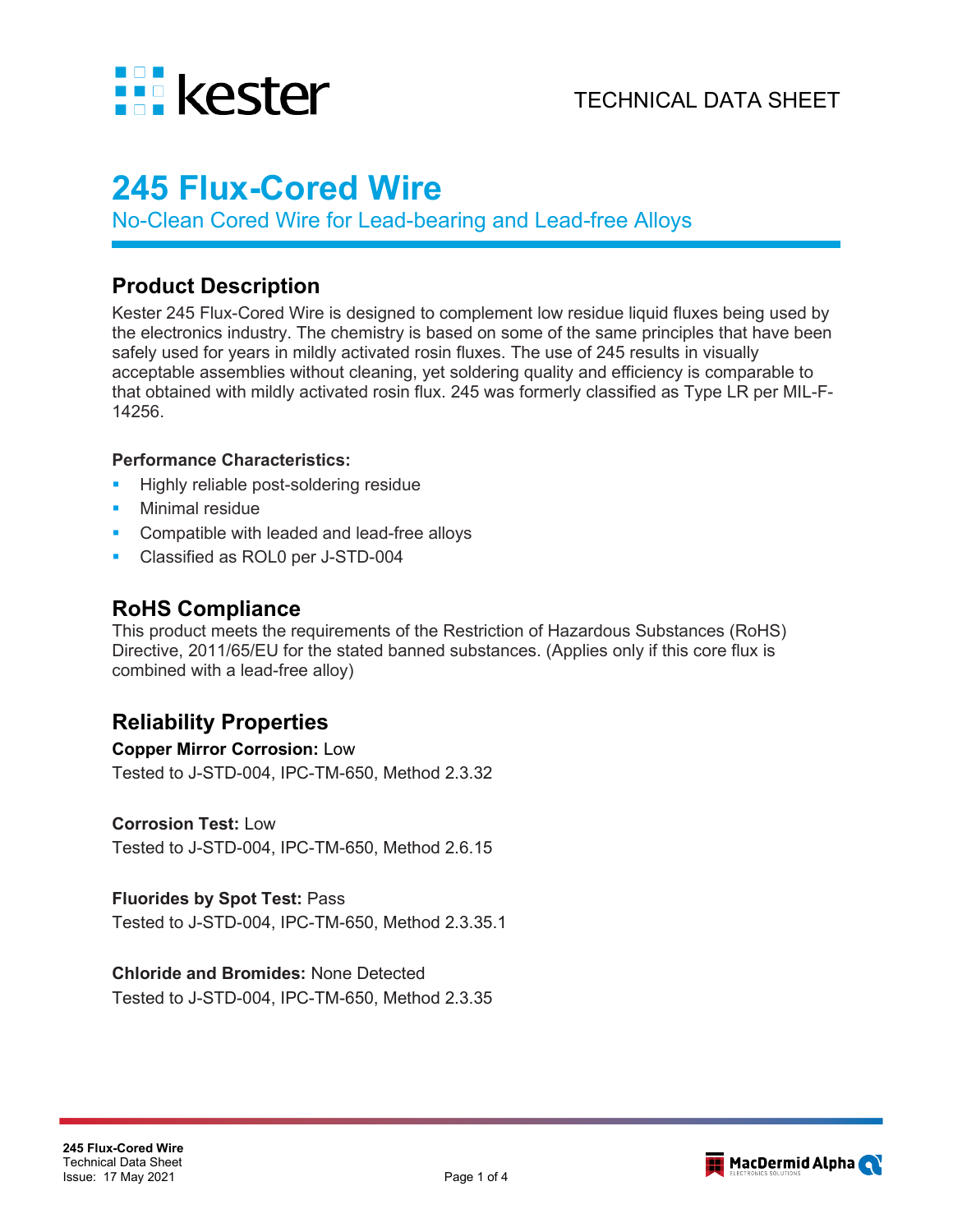

#### **Spread Test (typical):**

Tested to J-STD-004, IPC-TM-650, Method 2.4.46

|                            | <b>Area of Spread</b><br>mm <sup>2</sup> (in <sup>2</sup> ) |
|----------------------------|-------------------------------------------------------------|
| <b>Plastic Rosin Core</b>  | 194 (0.30)                                                  |
| 285 Mildly Activated Rosin | 335(0.52)                                                   |
| 245 No-Clean               | 348 (0.54)                                                  |

#### **Silver Chromate:** Pass

Tested to J-STD-004, IPC-TM-650, Method 2.3.33

#### **Surface Insulation Resistance (SIR) 40 °C/90% RH, IPC (typical):** Pass

Tested to J-STD-004B, IPC-TM-650, Method 2.6.3.7

#### **Surface Insulation Resistance (SIR) IPC (typical):** Pass

Tested to J-STD-004, IPC-TM-650, Method 2.6.3.3 Test Conditions: 85 °C, 85% RH, 7 days, 100V

|       | <b>Blank</b>                   | 245                  |
|-------|--------------------------------|----------------------|
| Day 1 | 1.33*10 <sup>10</sup> $\Omega$ | $1.56*10^8$ $\Omega$ |
| Day 4 | $8.78*10^9$ $\Omega$           | 1.48*10 $^{9}$ Ω     |
| Day 7 | $7.53*10^9$ $\Omega$           | $2.76*10^{9} \Omega$ |

### **Availability**

245 cored wire is available in a wide variety of alloys, wire diameters, flux percentages and roll sizes in both leaded and lead free alloys. Please refer to [https://www.kester.com](https://www.kester.com/) for wire diameters, flux percentages and roll sizes that are available.

Note: Core size 50, 58 and 66 = 1.1%, 2.2% and 3.3% flux core.

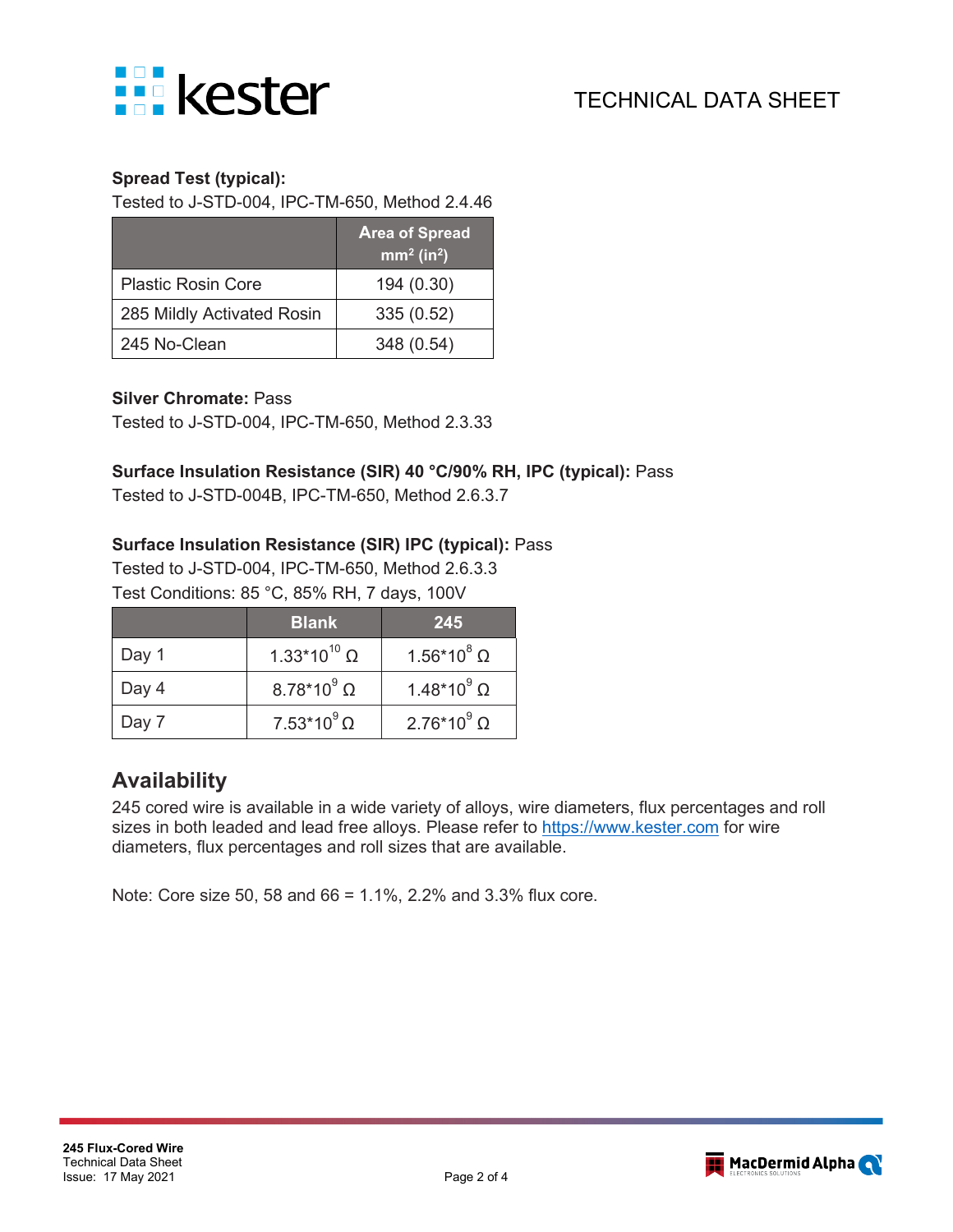

### **Process Considerations**

Solder iron tip temperatures are most commonly between 315 to 343 °C (600 to 650 °F) for Sn63Pb37 and Sn62Pb36Ag02 alloys, and 371 to 400 °C (700 to 750 °F) for lead-free alloys. Heat both the land area and component lead to be soldered with the iron prior to touching the land with the cored wire. Do not apply the wire directly to the soldering iron tip. If needed, Kester 951 or 952-D6 no clean flux may be used as a compatible liquid flux to aid in reworking soldered joints. Kester 951 and 952-D6 are available in Flux-Pens<sup>®</sup> for optimum board cleanliness.

### **Cleaning**

The 245 flux residues are non-corrosive, non-conductive and do not require removal in most applications. IPA will not clean the residues off the surface of the circuit board after the soldering process. A saponifier or cleaning agent specifically designed to clean a no-clean flux is required to clean the residues. Please contact Kester Technical Support for further information.